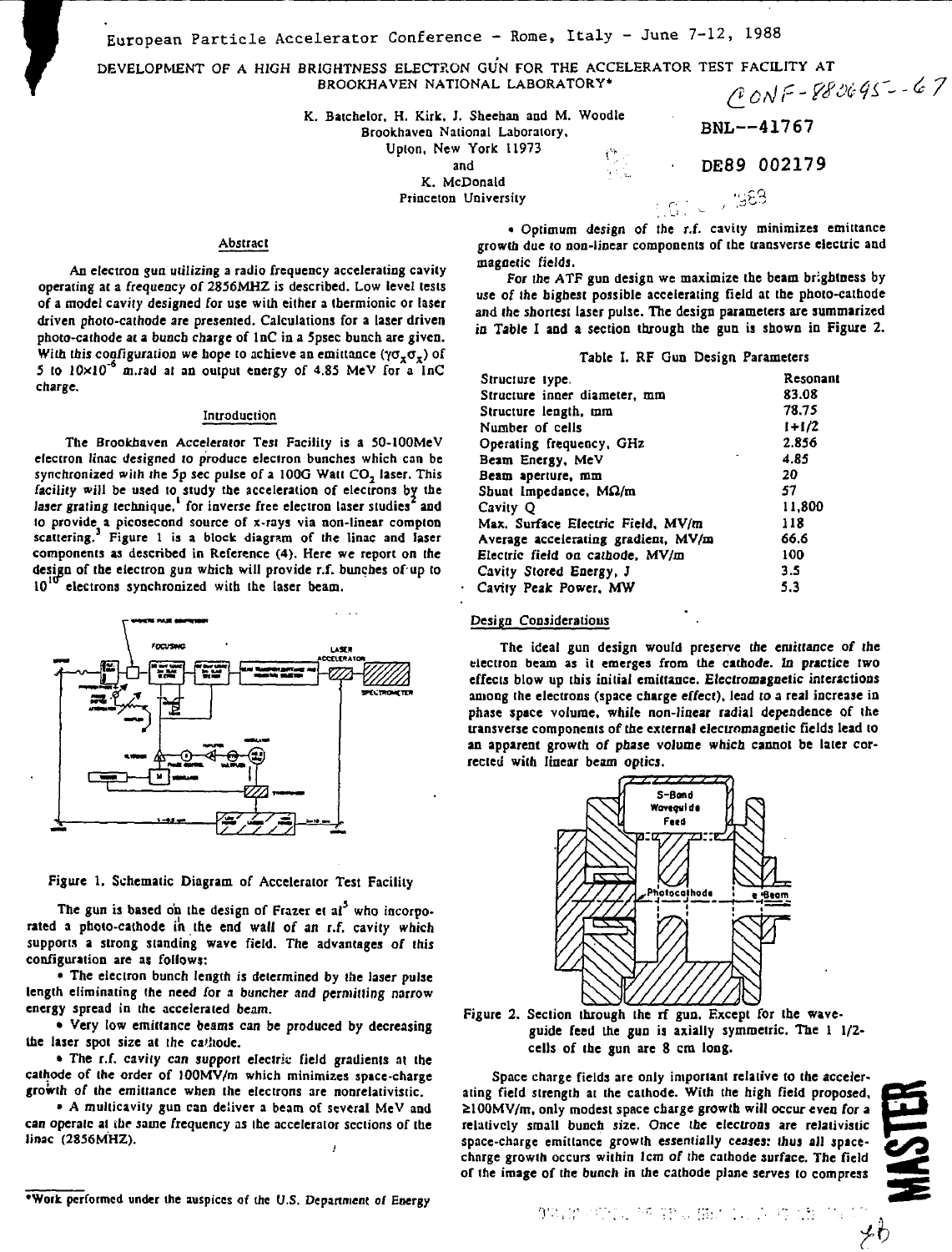**tbe bunch and actually reduces the space-charge growth by about 30%.**

**Thus (he primary requirement for the r.f. gun is that the accelerating field at the cathode be large or an optimal cavity shape be chosen so that the r.f. fields cause minimal non-linear distortion of the phase** *of* **the bunch.**

**From a Fourier analysis of a standing wave field with circular symmetry we find there is an ideal form for which the transverse electric and magnetic fields have linear radial dependence. For tbe**  $r.f.$  case it emerges that the length of a cell should be  $\lambda/2$  where  $\lambda$  is **the wavelength of tbe r.f. field, and that the field in adjacent cells** should be  $180^\circ$  out of phase i.e. operation should be in  $\pi$ -mode to **minimize beam distortion. A n-mode configuration alone does not assure linear dependence of the transverse fields. However, a simple disc loaded structure utilizing thick discs and a large radius at the beam aperture provides a good enough approximation to the ideal so that r.f. induced emiltance growth will be less than that due to space-charge.**

**The advantage of this configuration where, as shown in Figure 2, the cathode surface is at the mid-point of (he first cell (i.e. the first cell is a half cell) is maximized if the electron bunch crosses the cell boundary when the electric fields vanish. Then ihe deflection of the beam as the buncb nears the aperture is cancelled by the opposite transverse fields encountered just beyond the entrance to the next cell. Thus the laser pulse should strike Ihe photo-cathode at** *in r.f.* **phase somewhat less than 90° (where 90° corresponds to maximum electric field strength). Obviously there is no compensation at the exit of the last cell of the gun and in practice almost all of the r.f. induced esnitiance growth will occur there.**

#### **Photo-cathode Design**

**Ideally the photo-cathode should have picosecond response time, good quantum efficiency, good mechanical stability, low intrinsic emitlance and Jong life time. For initial operation we will w e a Yttrium metal cathode to emphasize reliability and later developments may include the use of a lower intrinsic emitlance C J <sup>3</sup> Sb cathode.**

**The time response will be adequate if the photo electrons can \* cross an optical absorption length in less than a picosecond. An** electron of  $\text{lev}$  can travel  $\text{=3000A}^0$  in 1psec which is an order of **magnetude greater than the absorption length of metals. Tests by members of the ATF Group (6) indicate a quantum efficiency for Yttrium metal illuminated by 4.65eV light (as for a frequency quadrupled Nd:YaC laser) is about 2x10 . The work function for Yttrium is about 3.1eV, so the photo electrons can emerge with up to l.SeV. If the electrons are emitted with an isotropic regular distribution at the cathode surface this relatively high energy leads to an initial emiltance of 3.5xlO\*<sup>6</sup>m.rad. For a Cs3Sb cathode the emitlance would be about 1/3 of this value.**

**The cathode material will be deposited on a removable plug of lcm radius in the end face of the gun. The plug will form one surface of an r.f. choke joint, which avoids the need for direct electrical contact between the plug and the nearby wall of the gun; the electron beam must, therefore, be deflected away from the User optics shortly outside the gun. This arrangement also facilitates the use of a thermionic cathode for initial tests on the r.f. gun. Extremely good vacuum -10" Torr is required in order to maintain the stability of the emitting surface.**

# **R.F. Cavity Design**

÷,

**The program SUPERFISH<sup>7</sup> was used to calculate Ihe resonant dimensions for the 1 1/2 cell gun cavity shown in Figure 2 but without the coupling waveguide connected so that the cavity maintained its circular symmetry. The resulting dimensions were then** used as input data for the program MAFIA<sup>\*</sup> which was used to **calculate the change in the resonant frequency caused by Ihe introduction of the coupling waveguide. If the coupling waveguide is operated in Ihe standard TElomodc il matches the way in which the magnetic field lines circulate in opposite senses in the two cells**

**of the electron gun for it-mode operation and essentially does not couple 'to the zrro mode. In principle the coupling aperture can be adjusted together with a quarterwave short circuited waveguide termination, to exactly "match" the cavity to the waveguide. Because the programs SUPERFISH and MAFIA gave very different values for the resonant frequencies of the gun cavity (see Table II) we decided to build a brass model cavity to check resonant frequencies and coupling mechanisms.**

**TABLE II - Computed and Meausred Resonant Frequencies for the 1 1/2 Cell Model of tbe Gun Cavity.**

|                              | RESONANT FREQUENCIES (MHZ) |                     |  |  |
|------------------------------|----------------------------|---------------------|--|--|
| <b>CONFIGURATION</b>         | ZERO MODE                  | r-MODE              |  |  |
| 1 1/2 Cell Structure Without | 2893.04                    | 2894.95 (Superfish) |  |  |
| Waveguide Counling System    |                            | 2877.00 (Mafia)     |  |  |
|                              | 2896.02                    | 2897.88 (Measured)  |  |  |
| 1 1/2 Cell structure with    |                            |                     |  |  |
| Waveguide Coupling System    |                            | 28171.02 (Mafia)    |  |  |
|                              | 2888.43                    | 2890.30 (Measured)  |  |  |

**Q value and field distribution measurements were made for several different cavity configurations as given in Table III. For each measurement the field was "flattened" or made equal at the** cathode surface and the mid gap of the full cell, an axis, in the  $\pi$ **mode, by tuning the individual cells. It can be seen from Table III** that the frequency of the  $\pi$ -mode was reduced by 7.28MMZ by **introduction of the waveguide coupling system and the zero mode reduced by a similar amount. This coupling arrangement has a 1/2" wide slot extending over the full length of the gun cavity and (be inner waveguide surface is tangential to the inner cylindrical surface of the cavity. With this configuration and with the waveguide short approximately one quarter guide wavelength beyond the slot center-line, the input. VSWR w»s approximately 1.3. A quarter wave matching section was introduced into the waveguide just upstream of the coupling slot to improve the VSWR to better than 1.05.**

#### **TABLE III. SUMMARY OF RESONANT FREQUENCY AMD Q-VALUE DATA FOR THE ELECTRON dUN TEST CAVITY**

| CAVITY CONFIGURATION                                                                                                                                                                                                                                                                                                               | RESONANT FREQUENCY<br>(MHZ) ZERO-MODE<br><b>x-MODR</b> |         | <b>MEASURED O-VALUE</b><br>ZERO-MODE x-MODE |      |
|------------------------------------------------------------------------------------------------------------------------------------------------------------------------------------------------------------------------------------------------------------------------------------------------------------------------------------|--------------------------------------------------------|---------|---------------------------------------------|------|
| NO WAVEGUIDE, COUPLING<br>VIA SMALL LOOPS: FIELD<br>"FLAT" IN ZERO MODE                                                                                                                                                                                                                                                            | 2896.02                                                | 2897.55 | 5525                                        | 5175 |
| WAVEGUIDE CONNECTED<br>AND TERMINATED AND COU-<br>PLED THROUGH 1/2" DIA.<br>HOLES IN BOTH CELLS.<br>MEASURED VIA SMALL<br>LOOPS: FIELD "FLAT" IN R-<br>MODE (SHORT AT 24 cm.)                                                                                                                                                      | 2892.92                                                | 2394.72 | 5350                                        | 4670 |
| FINAL CONFIGURATION:<br><b>WAVEGUIDE CONNECTED</b><br>AND TERMINATED AND COU-<br>PLED THROUGH 1/2" WIDE<br>SLOT COVERING BOTH<br>CELLS. ALSO A IM" RADIUS<br>HE-HISPHERICAL HOLE CON-<br>NECTS THE TWO CELLS AT<br>THE COUPLING SLOT. MEA-<br>SURED VIA SMALL LOOPS:<br>FIELD "FLAT" IN R-MODE<br>AND WAVEGUIDE SHORT AT<br>24 cm. | 2208.45                                                | 2890.29 | 2490                                        | 2190 |
| AS ABOVE BUT WITH WAVE.<br>GUIDE SHORT REDUCED TO<br>9.0 cm FROM SLOT CENTER                                                                                                                                                                                                                                                       | 2888.43                                                | 2490.30 | 2600                                        | 2400 |
| REPEAT MEASUREMENT AF.<br>TER REASSEMBLING AND RE-<br>TUNING CAVITY                                                                                                                                                                                                                                                                | 2877.72                                                | 2489.50 | 3700                                        | 2750 |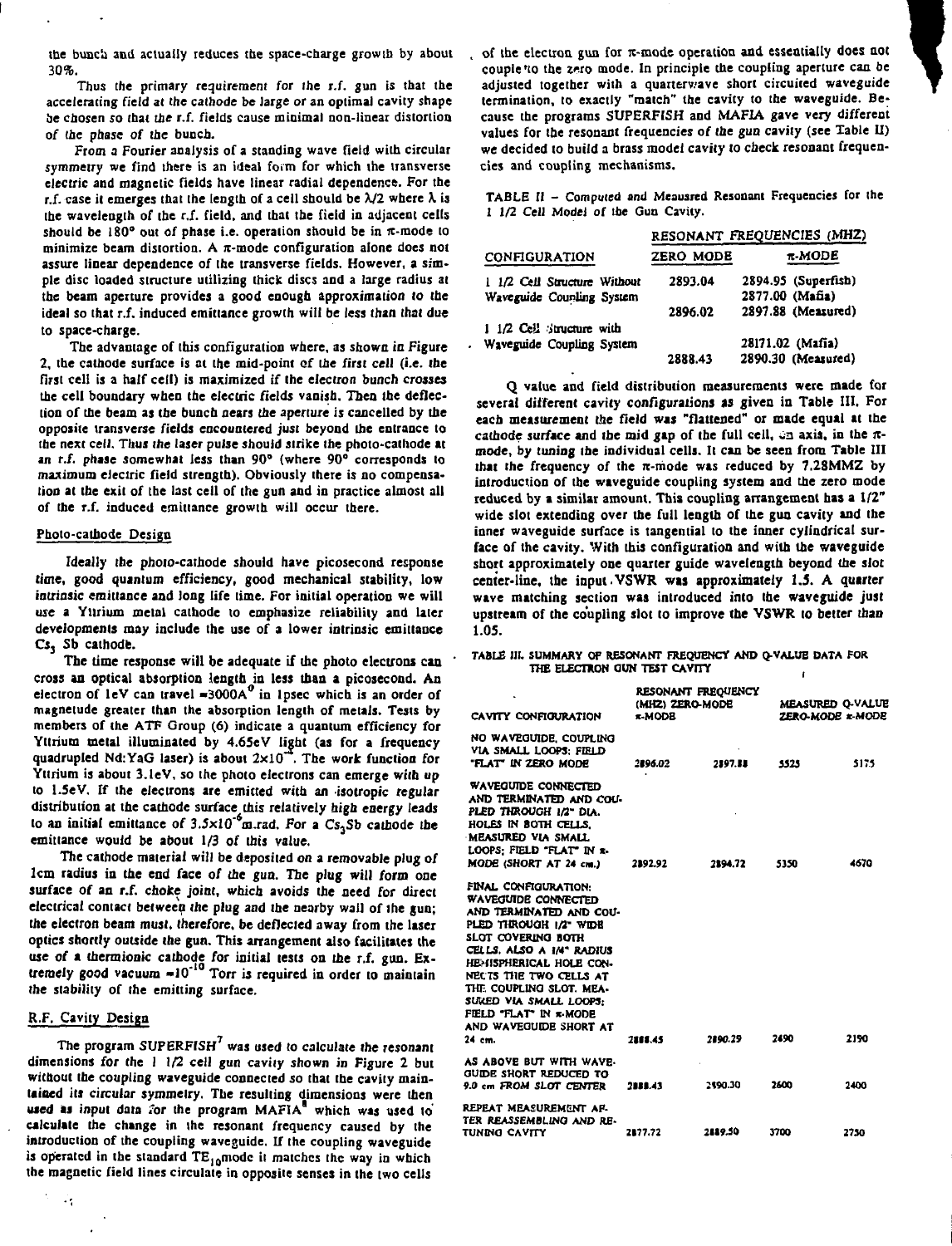

**Figure 3. Model Cavity With Input Waveguide Connected.**

**With this final coupling configuration, which is shown in Figure 3. tbe Q values and resonant frequencies of (he zero and** *n***modes were measured in two ways. First, the power was fed into the gun cavity via the waveguide feed system, and second the waveguide was terminated in a matched load and Q values measured in small coupling loops placed in the outer wail of each cell. The results are shown in Figure 4 from which it can be seen that when we feed through the waveguide the zero mode is essentially suppressed; whereas, when feeding through the small loops the zero mode is essentially unaffected by the waveguide coupling system,** while the  $\pi$ -mode, which couples strongly to the loaded waveguide **is reduced in Q value by approximately one half.**



**Figure 4. Final Q Plots with Waveguide Feed.**

**The axial electric Held distribution was measured by the perturbation method and the effects of temperature and individual cell detuning on the axial Held distribution were made. The electric Held distribution across the diameter at a few different locations was also measured as follows:**

**• Adjacant to the cathode surface.**

**• Along the surface opposite the cathode surface in the short cell.**

- **Along the first surface of the large cell.**
- **Across the gap center of (he large cell.**

**These results showed** *no* **asymmetry in ihe electric field distribution due to the coupling slot; a result which is confirmed by compulations made with MAFIA.**

# **Computer Simulations of Gun Performance**

**The emiitance of Ihe beam has been calculated with a version of the program PARMELA,' modified to include ejection of low energy electrons from a photo-cathode by a laser pulse.**

**• The photoelectrons are simulated with an energy spread of a fraction of an eV and with isolropic directions. They are emitted randomly with a profile that is gaussian in both radius and time, as for a laser pulse. The r.f. flelds in the gun are taken from a Fourier analysis of a SUPERFISH calculation. The effect of Coulomb interactions among the electrons is calculated by a poim-by-point code rather than the standard code of PARMELA, as the latter seemed less suitable for small bunches. The important effect of the image charges in the cathode plane is included. The simulation proceeds via a numerical integration of the equations of motion of the electron bunch, using the phase of the r.f. field as the time** variable. We use the invariant emittance,  $\epsilon_x$ , defined below Table **IV to characterize the transverse phase space.**

**Table IV.**

| <b>Emittance Parameters</b>               |     |
|-------------------------------------------|-----|
| Laser spot radius ( $\sigma$ in mm)       |     |
| Laser pulse width $(\sigma$ in psec)      | 2   |
| Charge in bunch (n Coulomb)               | 1   |
| $\epsilon$ , at cathode (mm-mrad)         | 3.5 |
| $\Delta \varepsilon$ , due to self fields | 6.2 |
| As, due to rf fields                      | 1.4 |
| $\epsilon$ , at exit                      | 7.3 |
| Beam energy spread (o in keV)             | 17. |
| Exit bunch length $(\sigma$ in mm)        | 0.6 |
| Exit bunch radius $(\sigma$ in $mm)$      | 4.2 |
| Exit beam angular divergence (o in mrad)  | 28  |

$$
\uparrow \epsilon_x = \frac{1}{mc} \sqrt{\langle x^2 \rangle \langle xp_x^2 \rangle - \langle xp_x \rangle^2} = \sqrt{\langle x^2 \rangle \langle \gamma^2 \beta_x^2 \rangle - \langle x \gamma \beta_x \rangle^2}
$$

**The gun beam emittance parameters are given in Table IV. We use a cathode field of 100 MV/m. an initial electron energy of 1.3 eV and the electric Held is a maximum at a phase of** *90\*.* **It can be seen from Table V that for the beam parameters given, (here is an emittance growth,** *Ae%* **of 6.2mm.m Rad due to self flelds and 1. 4mm.mRad due to r.f. flelds. These add roughly in quadrature to give an output emiitance of 7.3mm.mRad. The output beam energy is 4.7 MeV and the energy spread, a, is 17 KeV for an iniial phase optimized at 67°. For this initial phase the electrons leave the gun almost exactly at a phase of 360<sup>s</sup> . The exit beam transverse phase space is shown in Figure 5 and tbe longitudinal in Figure 6.**







**Figure 6. The longitudinal phase space at the exit of Ihe gun.**  $\sigma_z$  = 0.6 mm, and  $\sigma_B$  = 17 keV.